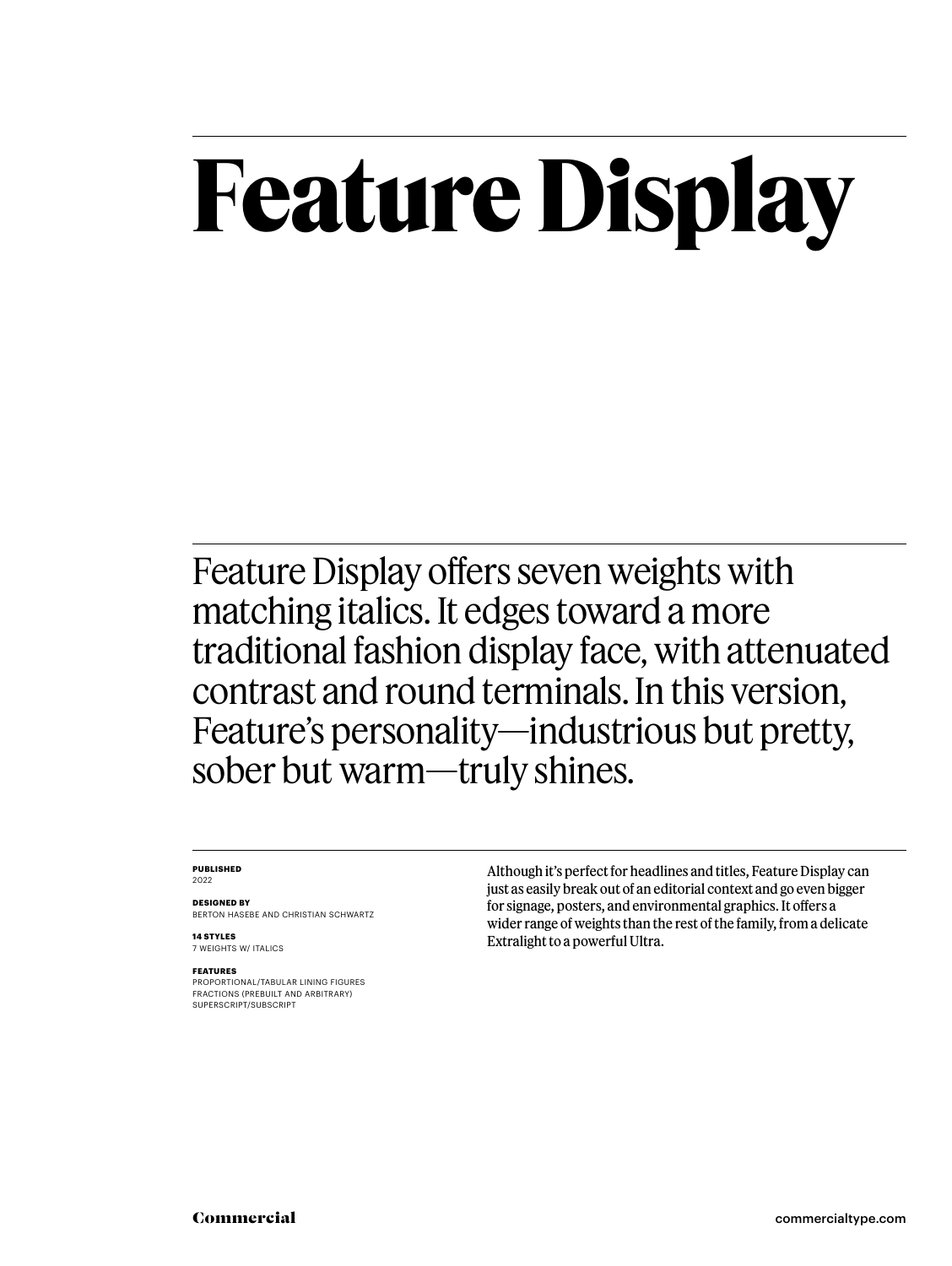Feature Display Extralight *Feature Display Extralight Italic* Feature Display Light *Feature Display Light Italic* Feature Display Regular *Feature Display Regular Italic* Feature Display Medium *Feature Display Medium Italic* **Feature Display Bold** *Feature Display Bold Italic* **Feature Display Extrabold** *Feature Display Extrabold Italic* Feature Display Ultra *Feature Display Ultra Italic*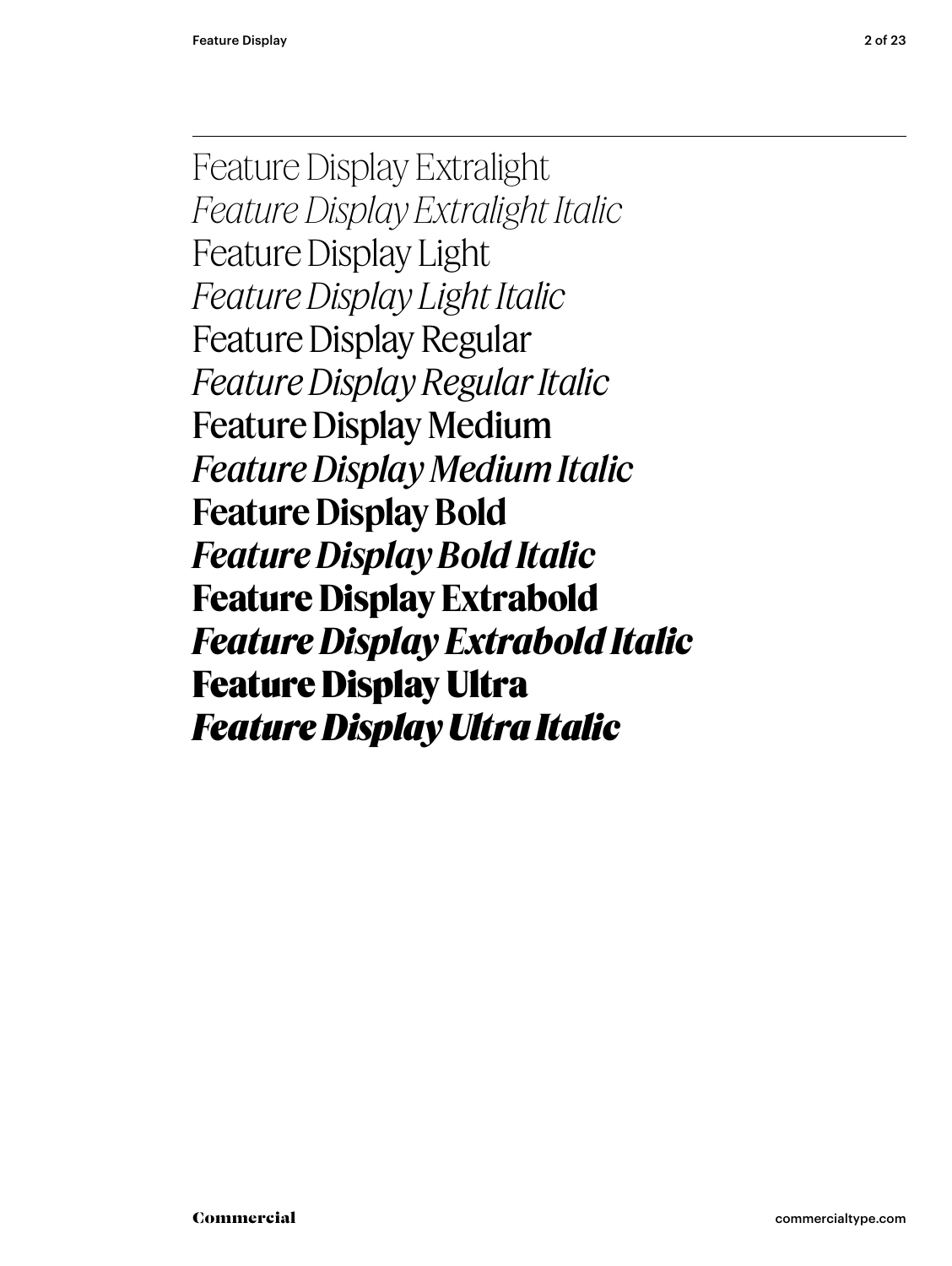**RECOMMENDED MINIMUM & MAXIMUM SIZES**

FEATURE DISPLAY, 40 PT+

## Regional trading Mercantile SPARKS

FEATURE DECK, 18 – 40 PT

#### Due to animosities of their main competitor A series of upsets befell the ships Launched a final voyage This official inquiry

FEATURE TEXT, 8 – 18 PT

The English East India Company was established in 1600 and was granted a Royal Charter by Queen Elizabeth I under the name Governor and Company As Merchants of London trading into the East Indies Trading mainly in silk, rum, cotton, and opium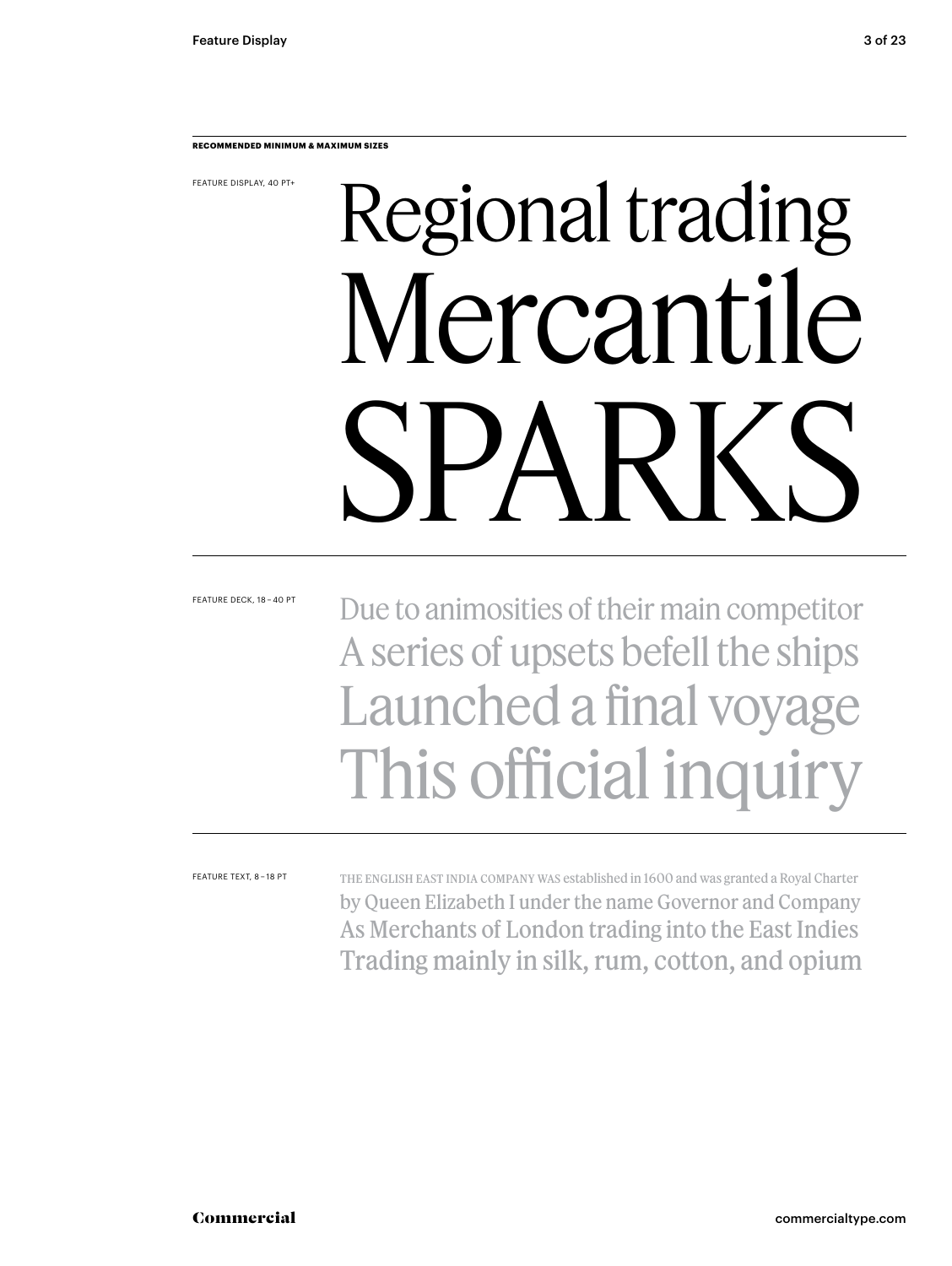## Conference FUNCTION Organikong FEATURE DISPLAY EXTRALIGHT, 90 P



FEATURE DISPLAY EXTRALIGHT ITALIC, 90 PT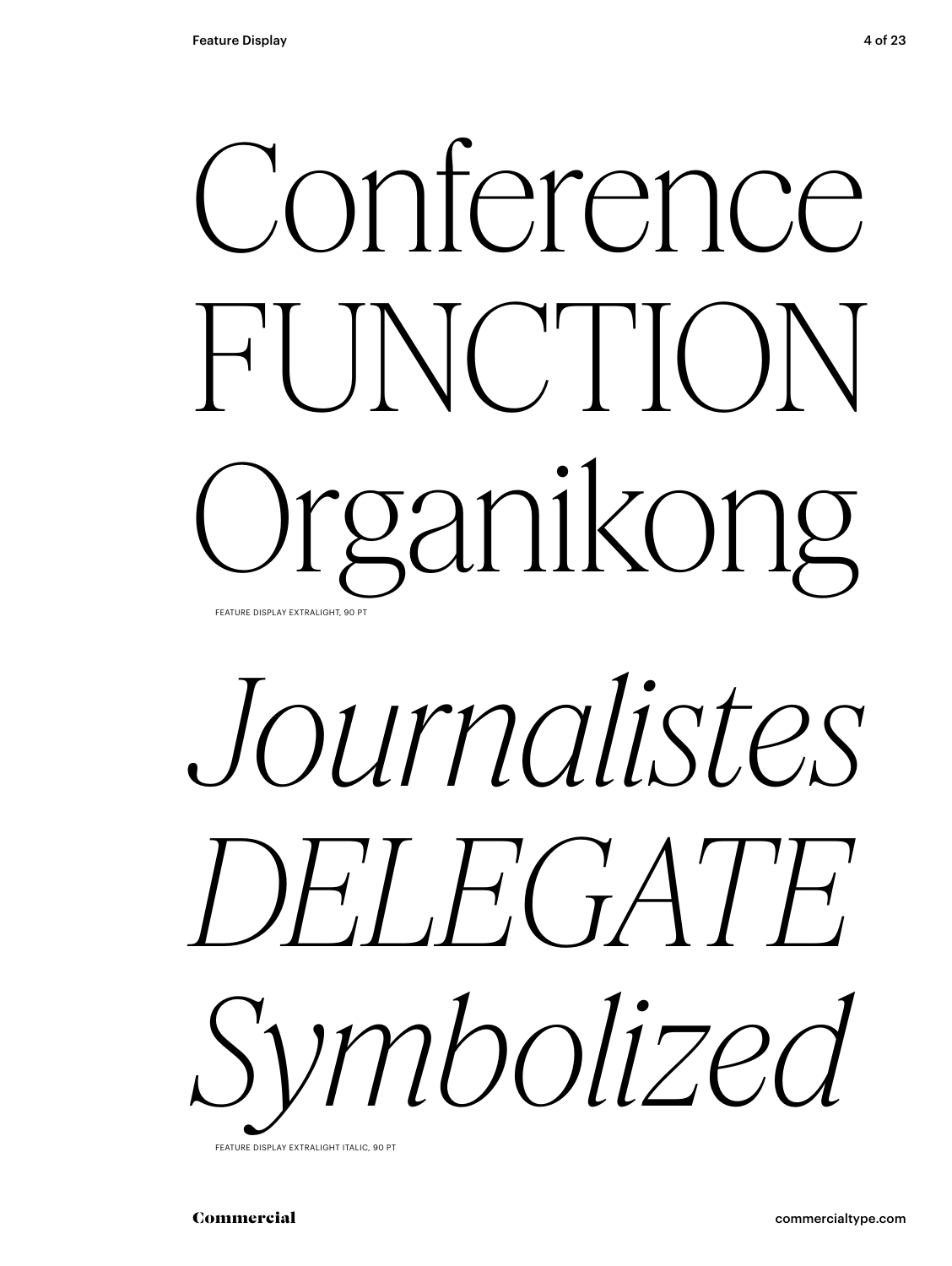## Architektur MONARCH Structurally FEATURE DISPLAY LIGHT, 90 PT

# *Retractable JÕUMASIN Principality*

FEATURE DISPLAY LIGHT ITALIC, 90 PT [ALTERNATE J]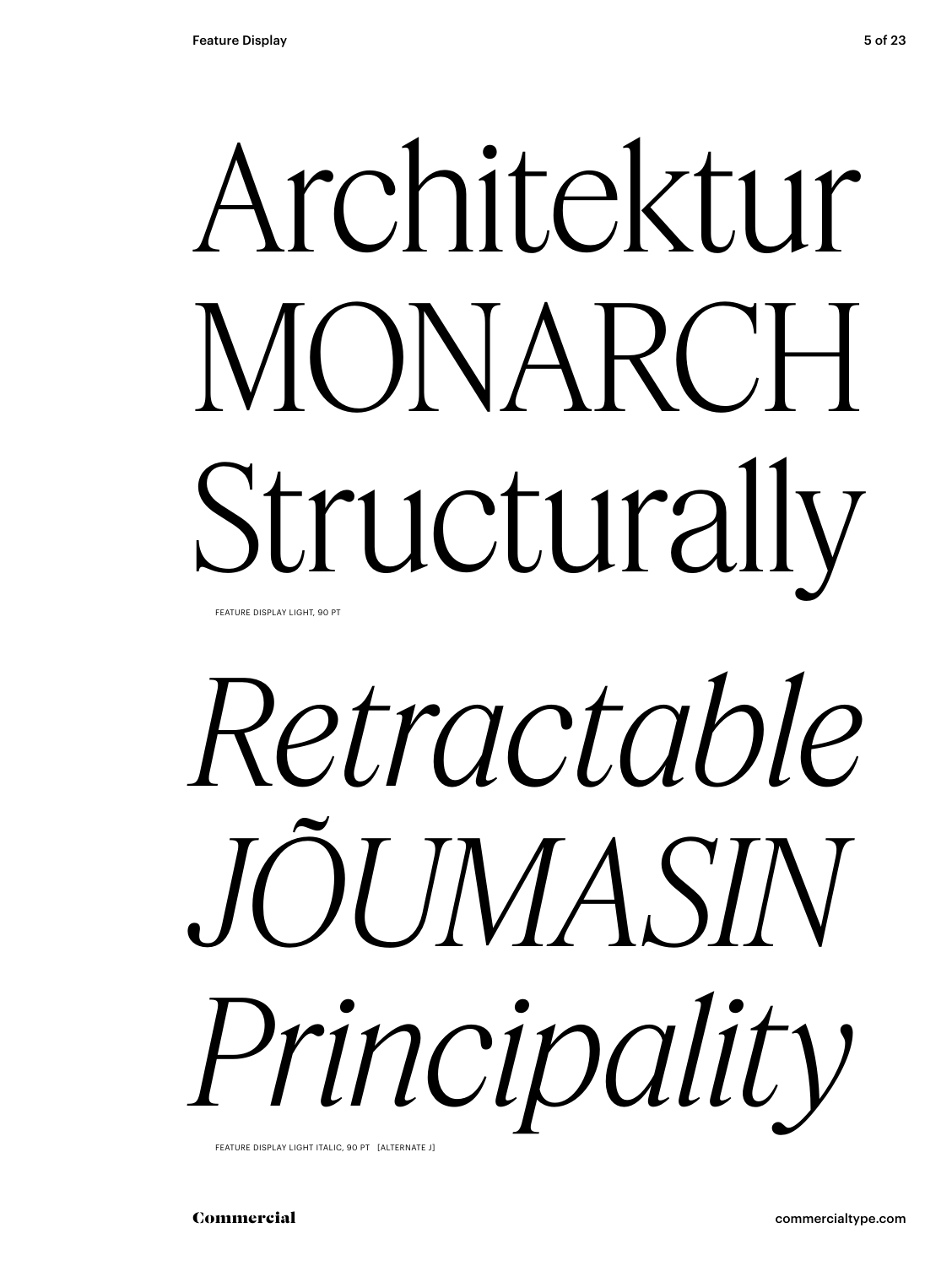## Exhibitions MAĦTURA Integrating FEATURE DISPLAY REGULAR, 90 PT [ALTERNATE M a g]

# *Paramount AMICABLE Identificate*

FEATURE DISPLAY REGULAR ITALIC, 90 PT

Commercial commercialtype.com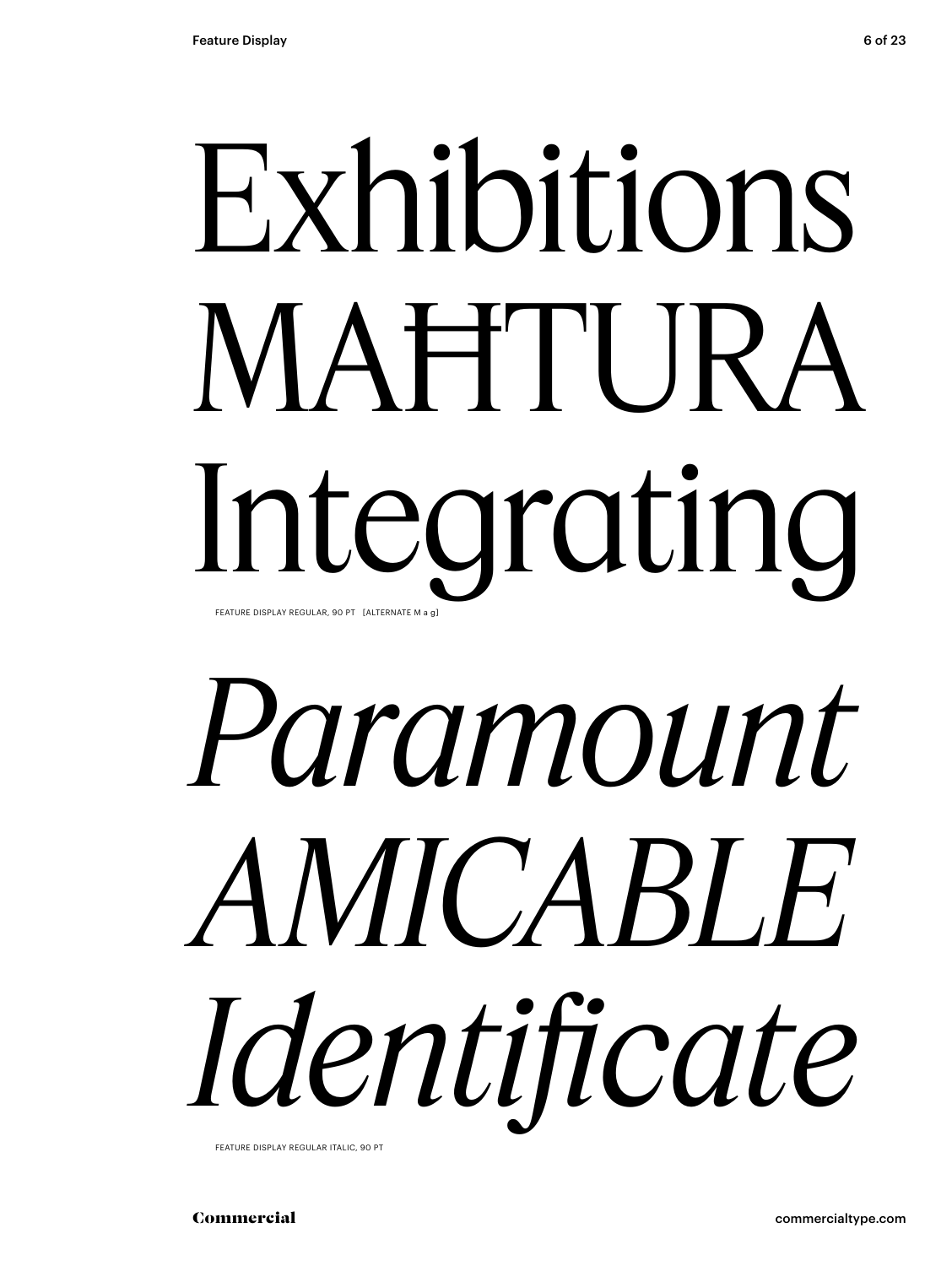# Diplomatic WORKTOP Lähettänyt

FEATURE DISPLAY MEDIUM, 90 PT



FEATURE DISPLAY MEDIUM ITALIC, 90 PT [ALTERNATE W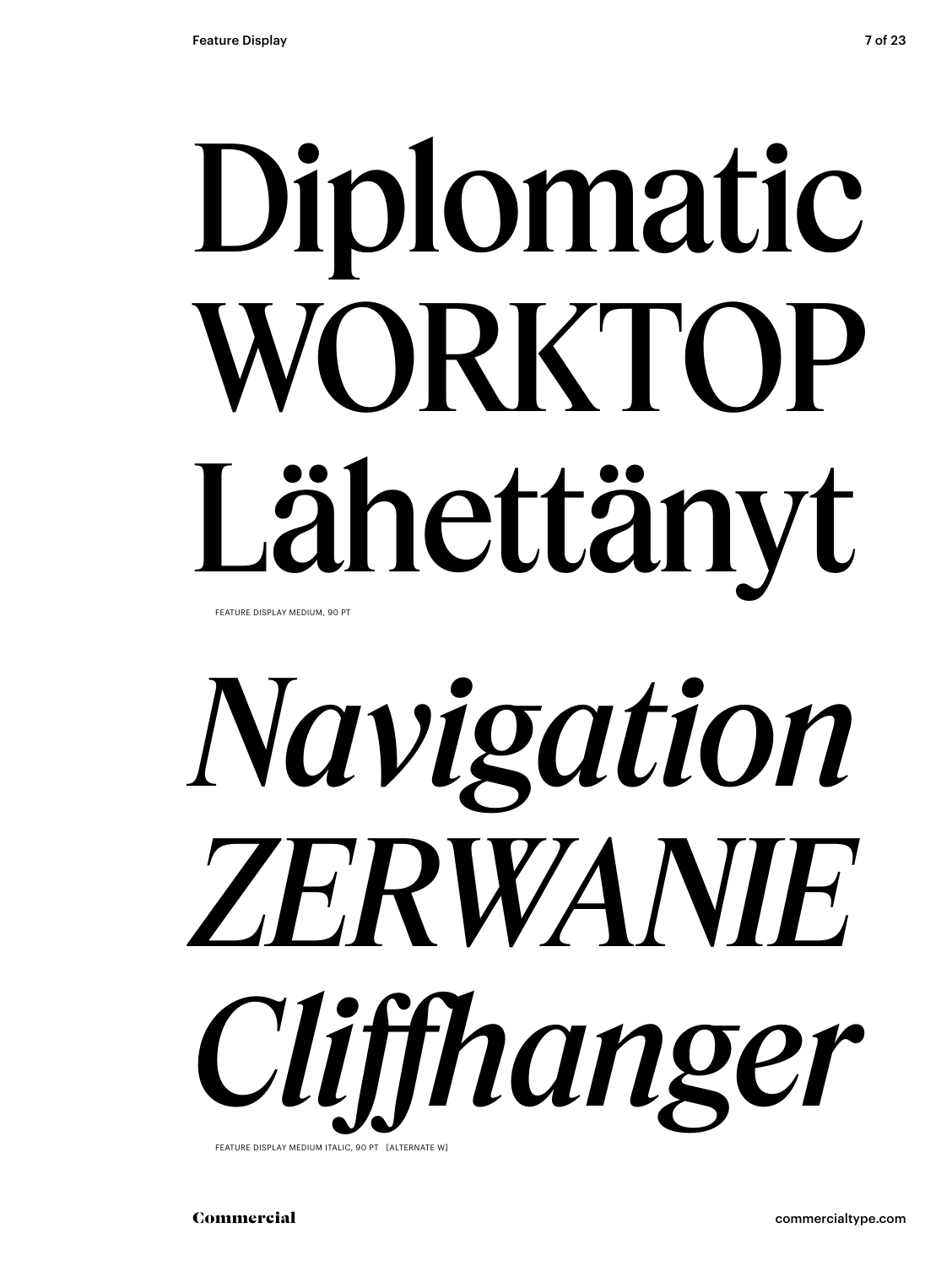## **Acheulean STABILITÀ Fasegewijs** FEATURE DISPLAY BOLD, 90 PT [ALTERNATE a]



FEATURE DISPLAY BOLD ITALIC, 90 PT [ALTERNATE z]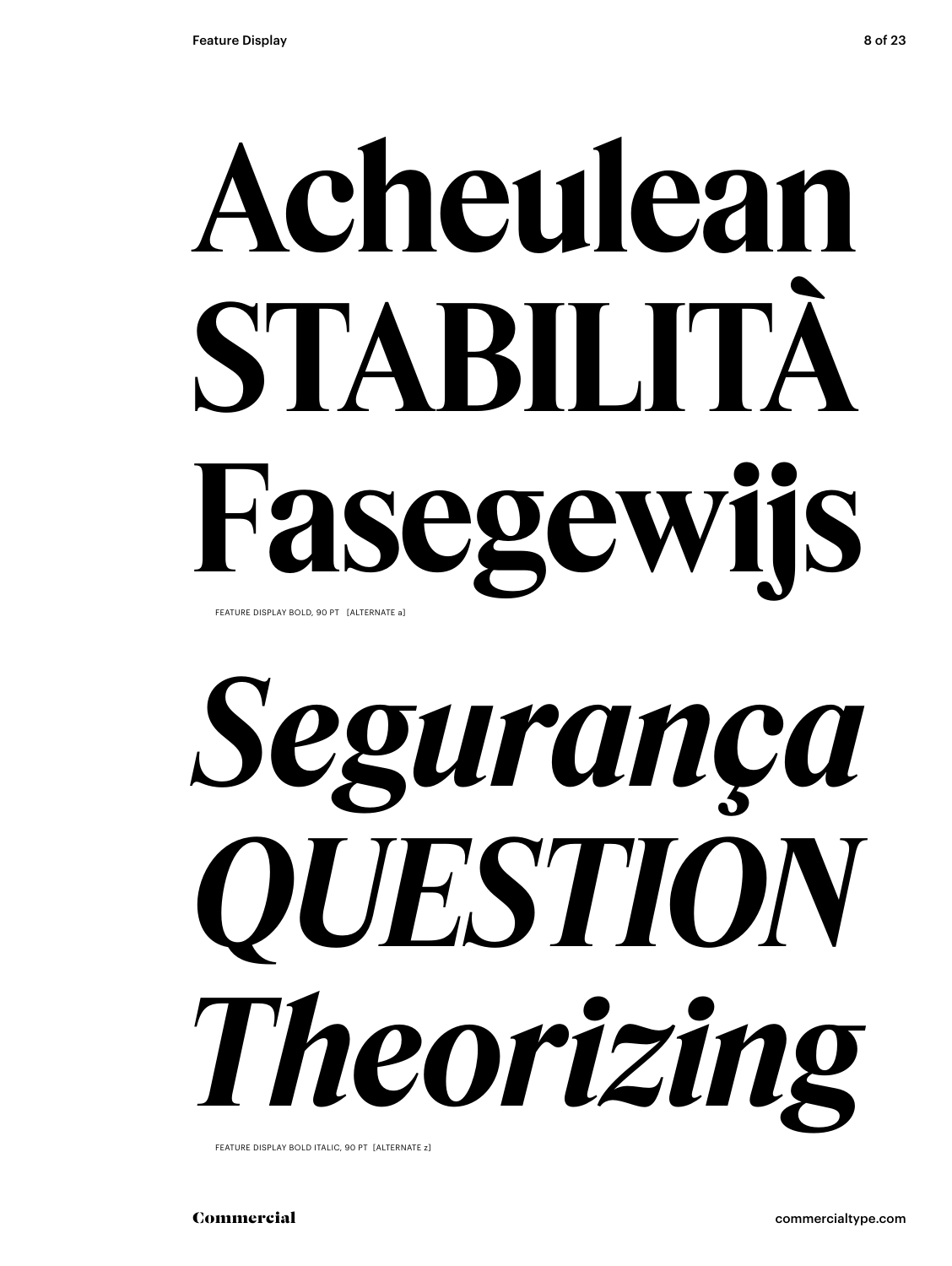# **Konstverk BANGKOK Resources**

FEATURE DISPLAY EXTRABOLD, 90 PT [ALTERNATE K k]

*Effectively CAPACITY Befektetés*

FEATURE DISPLAY EXTRABOLD ITALIC, 90 PT

Commercial commercialtype.com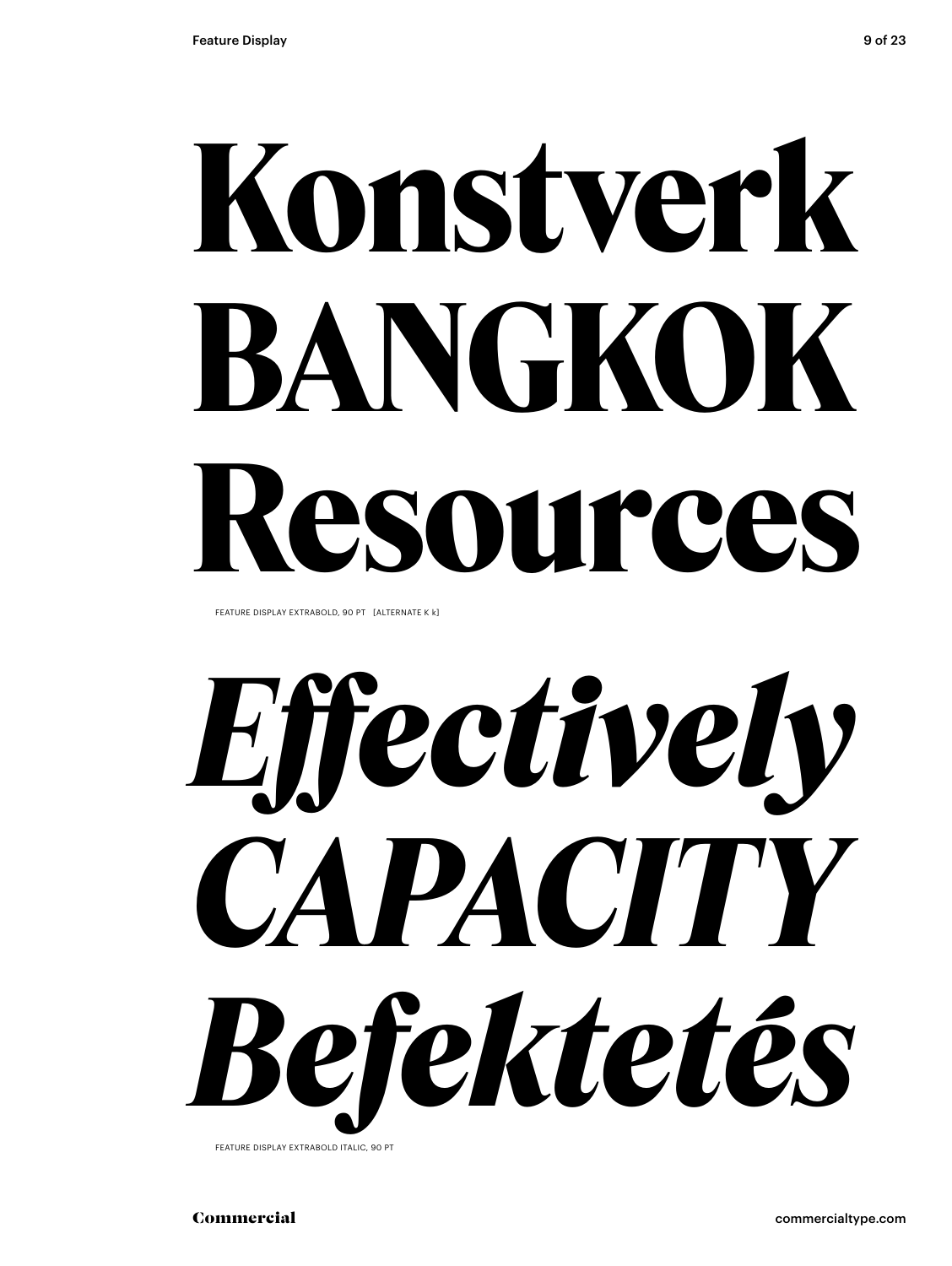# Backbone ÁSTÆÐUR Quotation

FEATURE DISPLAY ULTRA, 90 PT [ALTERNATE Q R]



FEATURE DISPLAY ULTRA ITALIC, 90 PT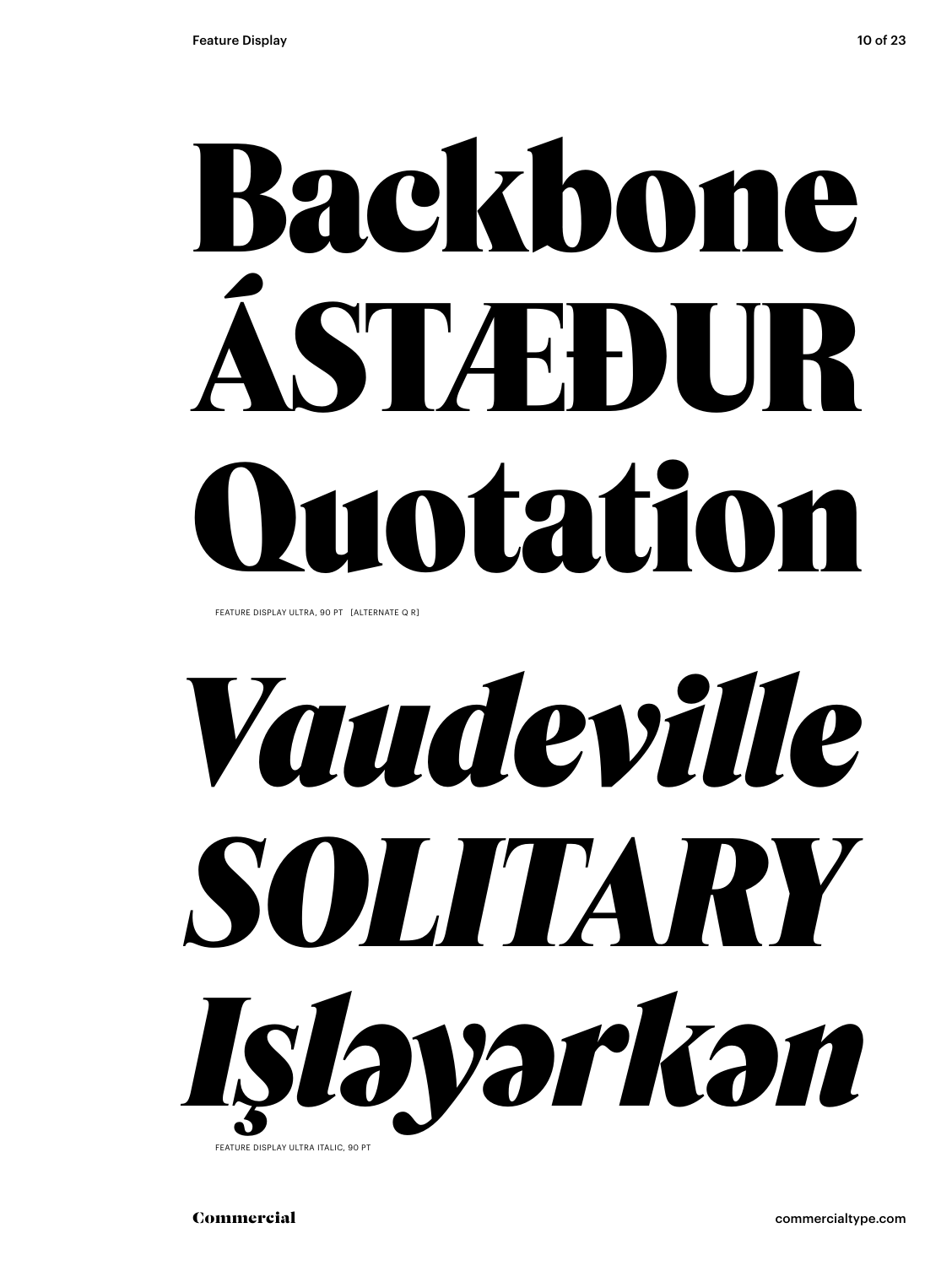### ATERCRAFT nenwerking

FEATURE DISPLAY EXTRALIGHT, 70 PT

SUBSEQUENT *Acknowledged*

FEATURE DISPLAY EXTRALIGHT ITALIC, 70 PT

### OTORWE adowboxing

FEATURE DISPLAY LIGHT, 70 PT [ALTERNATE W w]

*PARTECIPARE Manufacturing* FEATURE DISPLAY LIGHT ITALIC, 70 PT [ALTERNATE M g]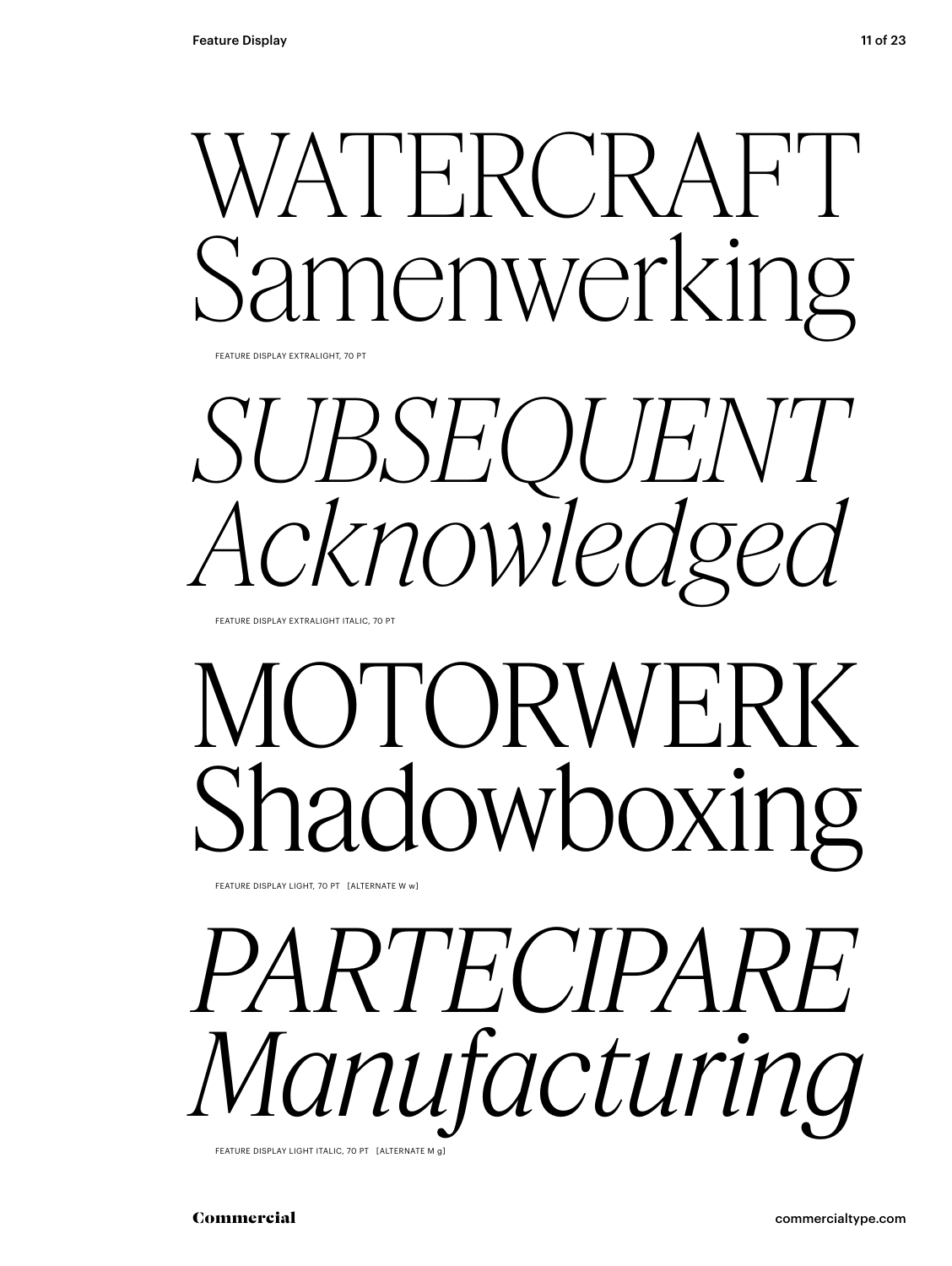



### RATIONALIZE Archaeologist

FEATURE DISPLAY MEDIUM, 70 PT [ALTERNATE R a g]

*ETIMOLOĠIJA Hypothesizing* FEATURE DISPLAY MEDIUM ITALIC, 70 PT [ALTERNATE J]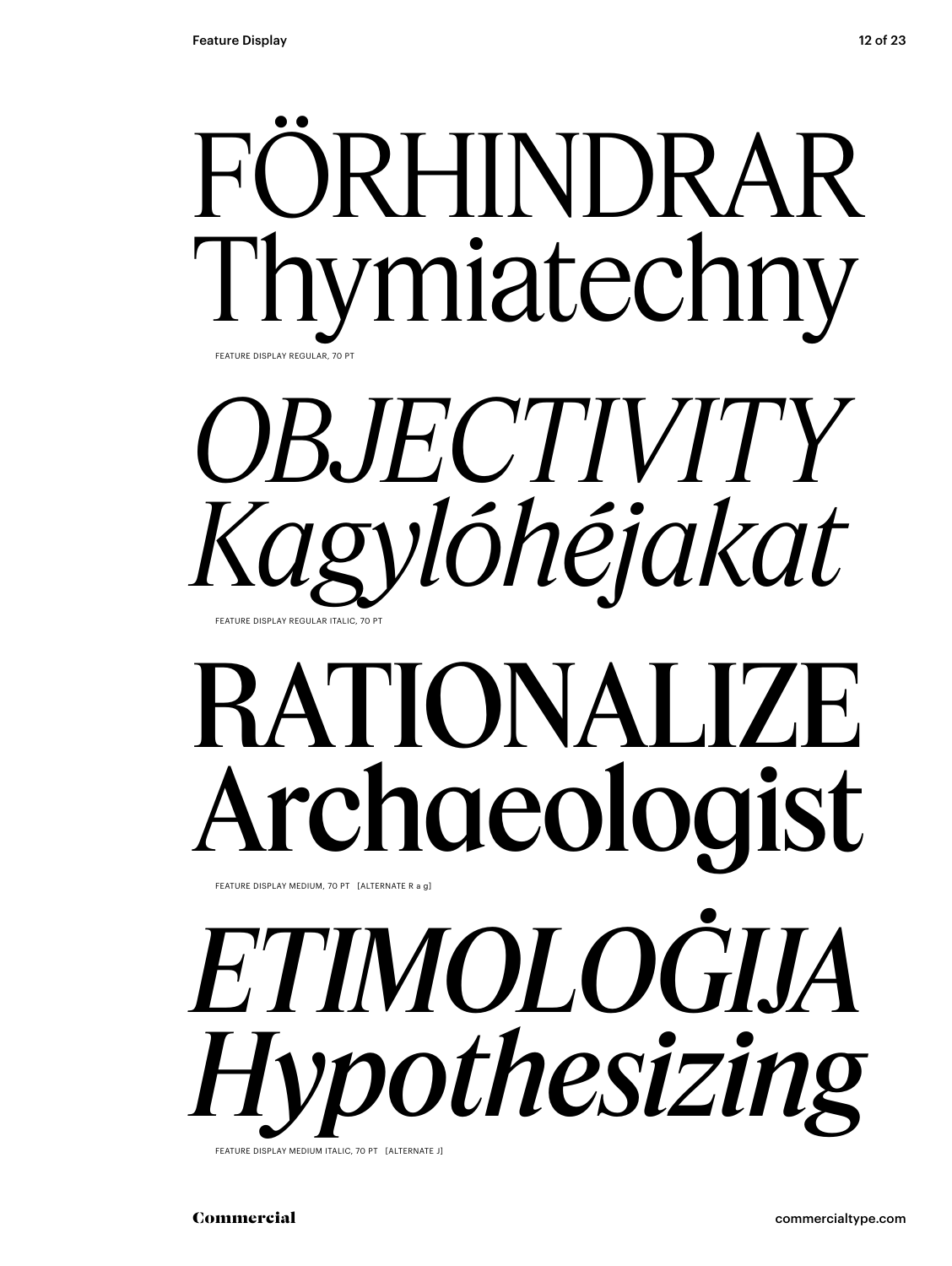#### **MELIBATKAN Septentrional** FEATURE DISPLAY BOLD, 70 PT

*SUBDUCTION Anschließend*

FEATURE DISPLAY BOLD ITALIC, 70 PT

### **TECTONIQUE Methodology**

FEATURE DISPLAY EXTRABOLD, 70 PT [ALTERNATE M Q g]



FEATURE DISPLAY EXTRABOLD ITALIC, 70 PT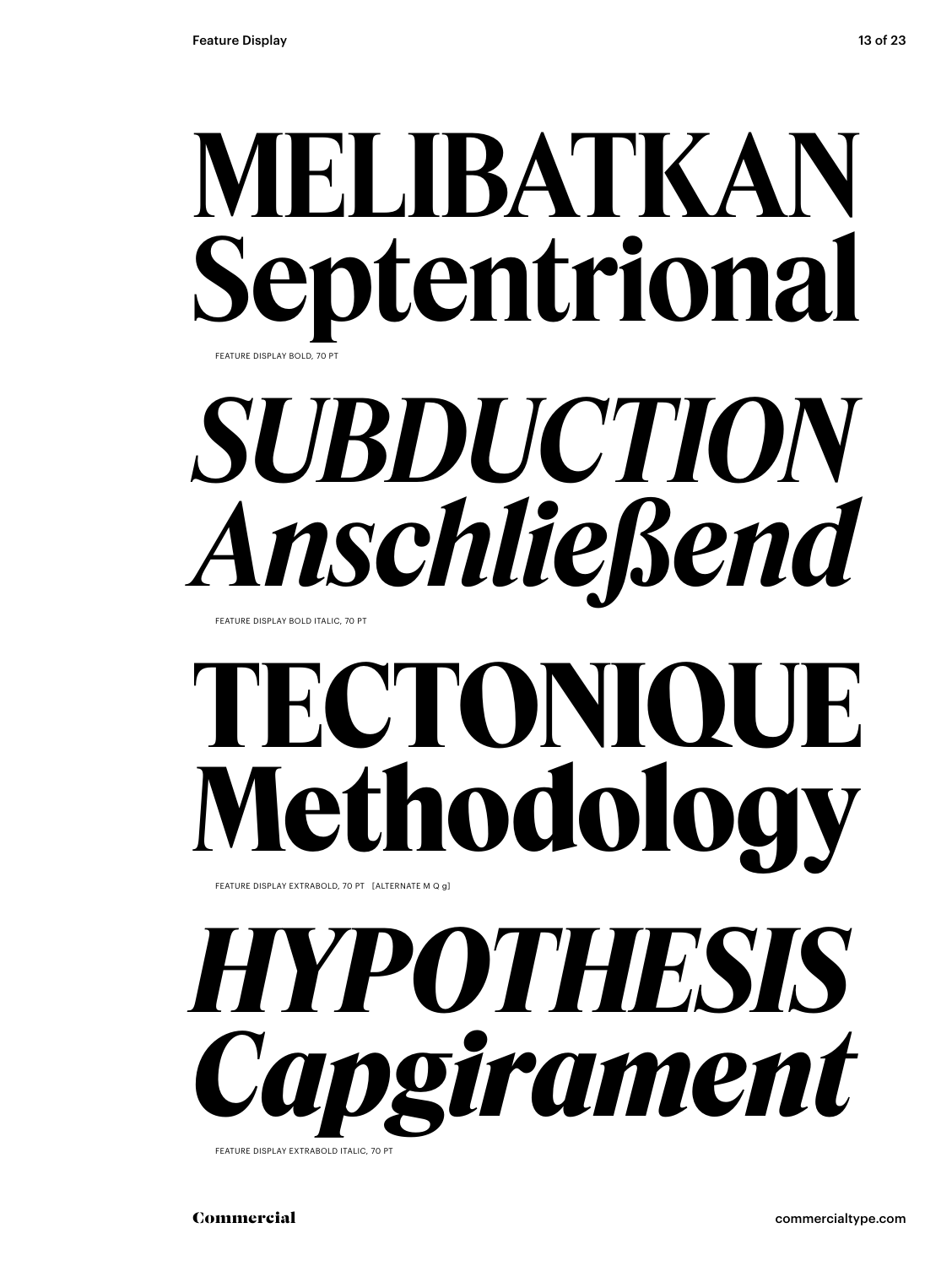### GEOGRAPHY Instituciones FEATURE DISPLAY ULTRA, 70 PT



FEATURE DISPLAY ULTRA ITALIC, 70 PT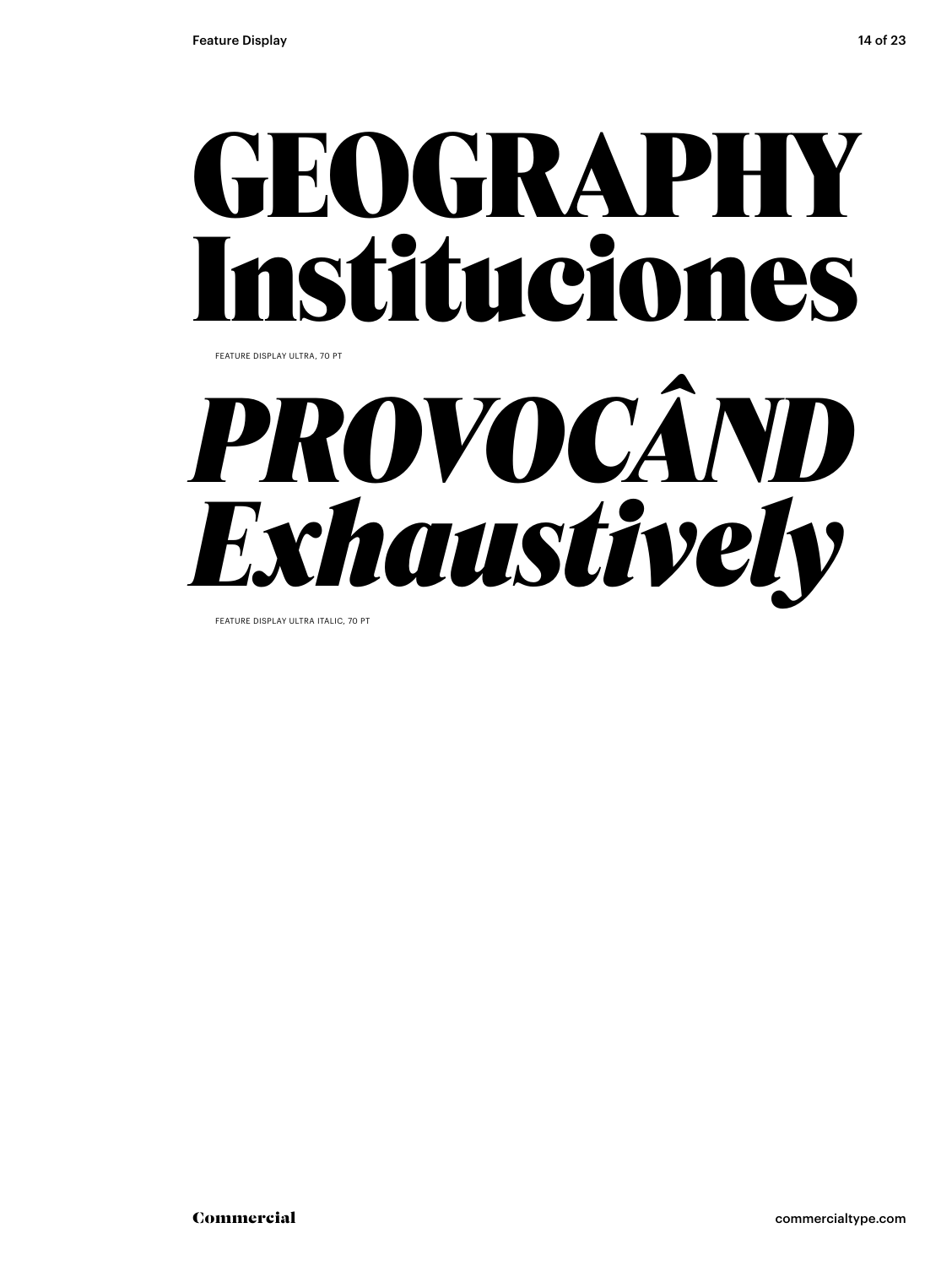La continua popolarità dei WESTERNMOST VALLEY *Noted historical document*

FEATURE DISPLAY EXTRALIGHT, EXTRALIGHT ITALIC, 40 PT

The urban peristyle home A POWERFUL EARLDOM *Organizational researcher*

FATURE DISPLAY LIGHT, LIGHT ITALIC, 40 PT. LALTERNATE

Haunting shifts in tonality VÕIMELISED KUNINGAD *Zeitpunkt an hatte er eine*

FEATURE DISPLAY REGULAR, REGULAR ITALIC, 40 PT

#### Dans l'ère mi-victorienne ARTISTIC MANNERISMS *Made for freezing locales*

FEATURE DISPLAY MEDIUM, MEDIUM ITALIC, 40 PT [ALTERNATE M a g]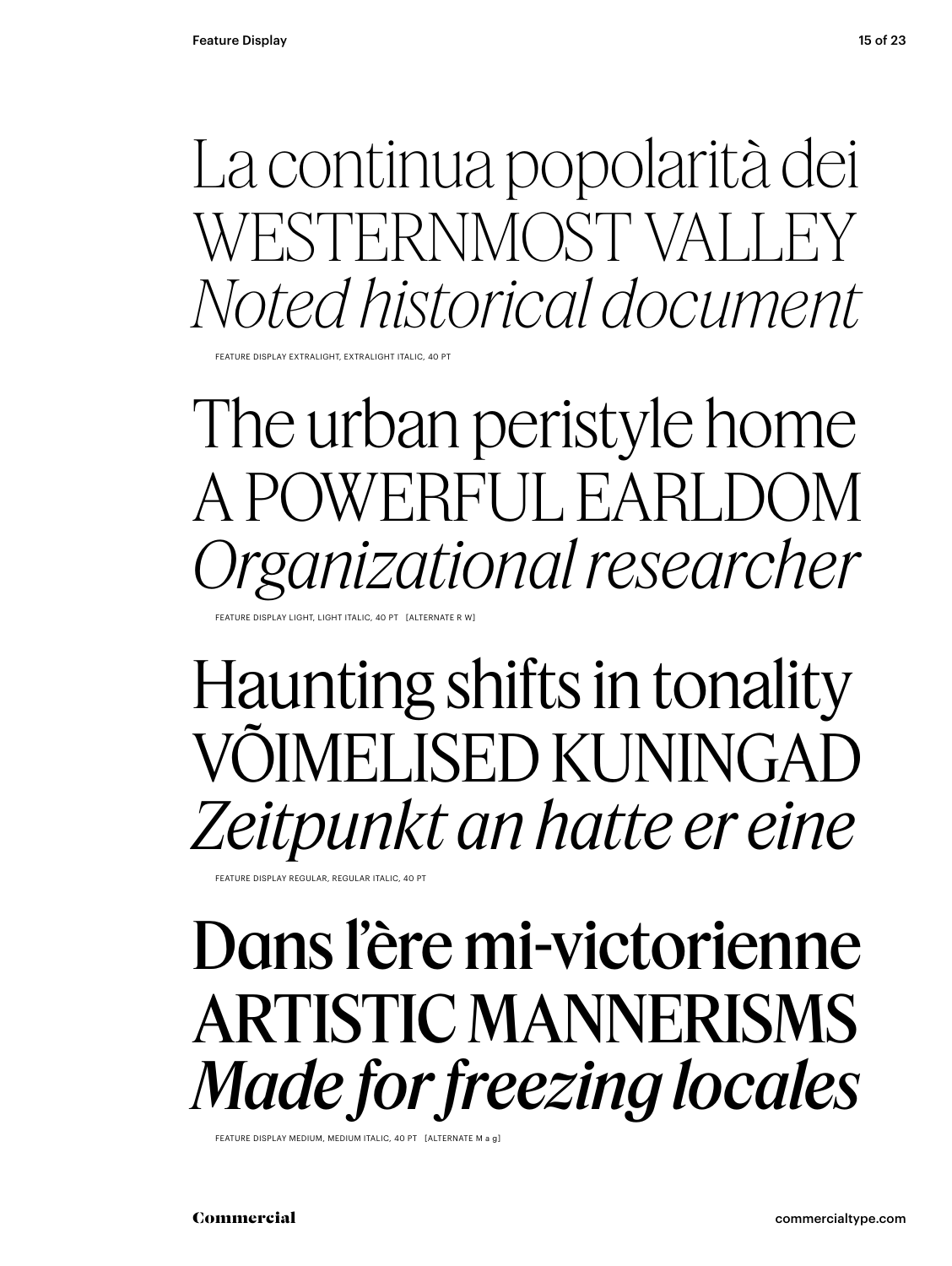#### **These alpine föhn winds APIE 87 METRŲ ŽEMIAU** *Lost £11,523,896 in 2007*

FEATURE DISPLAY BOLD, BOLD ITALIC, 40 PT

#### **Câu chuyện vẫn tiếp tục A DIALECT OF SICILIAN** *Roman literary sources*

FEATURE DISPLAY EXTRABOLD, EXTRABOLD ITALIC, 40 PT [ALTERNATE a

#### Depth of 73,659 meters CENTRAL RIVER BASIN *Erken dönemde verdiği*

FEATURE DISPLAY ULTRA, ULTRA ITALIC, 40 PT [ALTERNATE 3 5 6 9]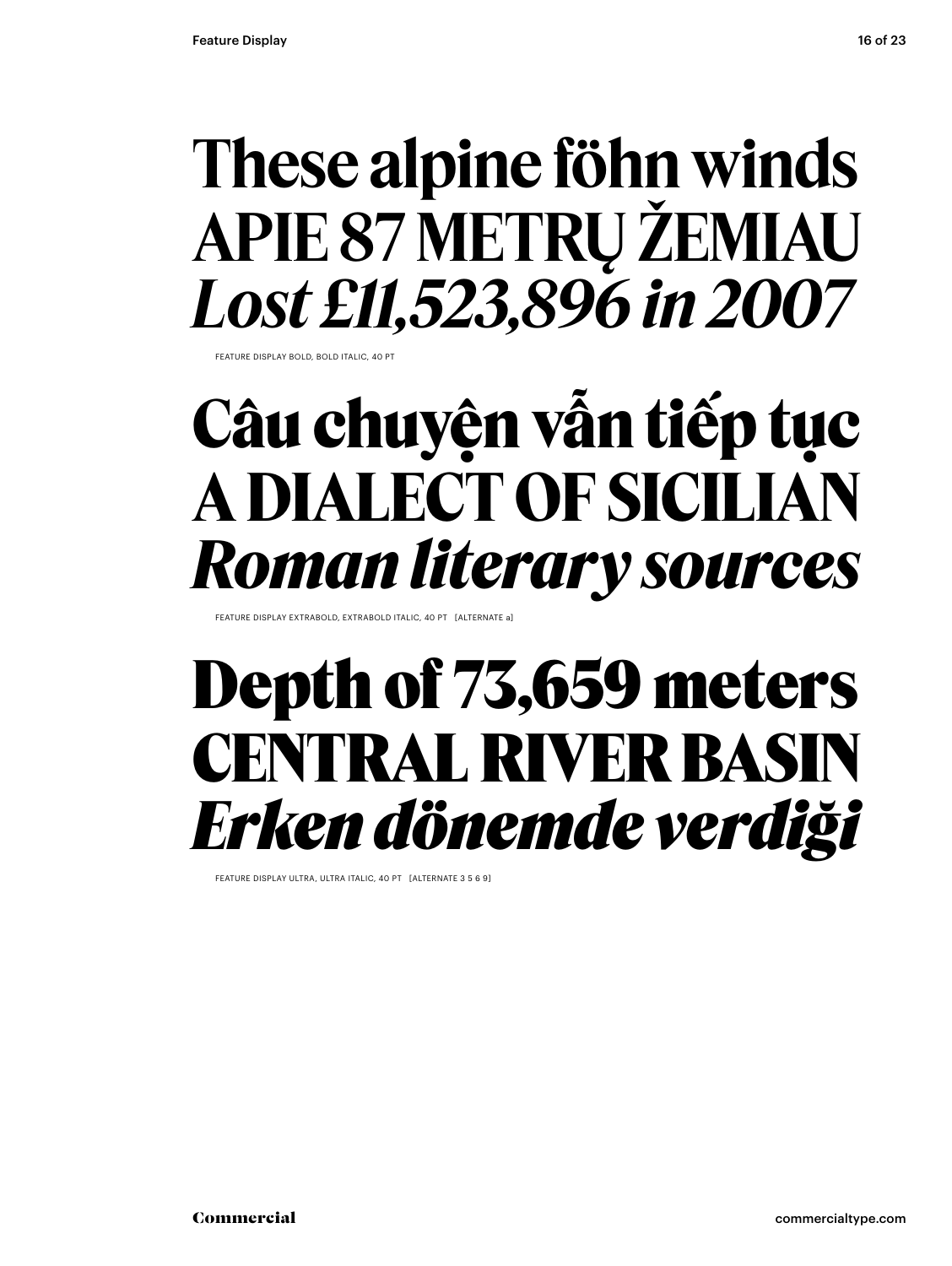## Dikombinasikan

FEATURE DISPLAY EXTRALIGHT, 65 PT

Infrastructurally EATURE DISPLAY LIGHT, 65 PT

Middelgebergte FEATURE DISPLAY REGULAR, 65 PT

#### Przepustowość FEATURE DISPLAY MEDIUM, 65 PT

## **Interactionism**

FEATURE DISPLAY BOLD, 65 PT

## **Subcategorize**

FEATURE DISPLAY EXTRABOLD, 65 PT

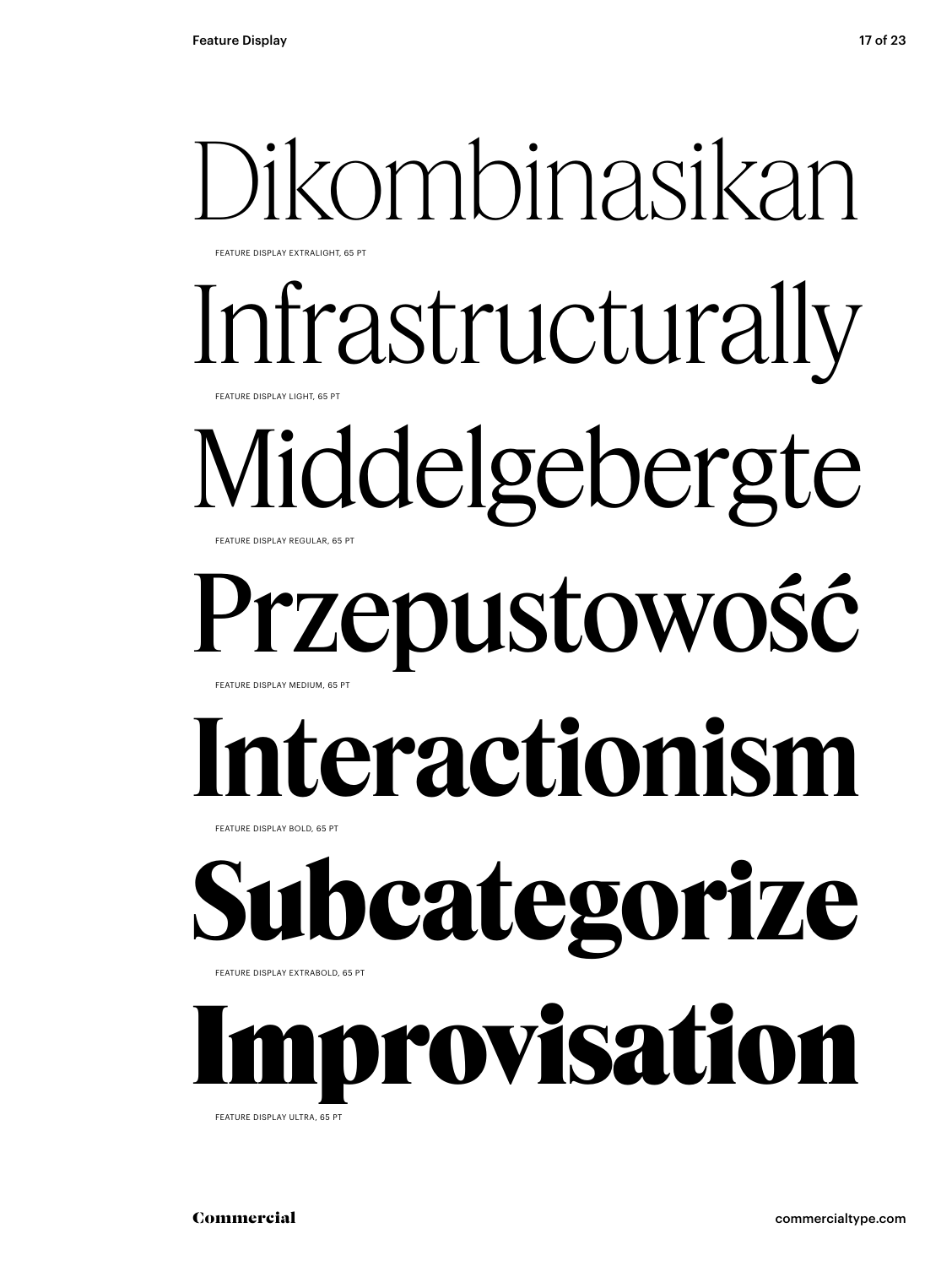

FEATURE DISPLAY EXTRALIGHT ITALIC, 65 PT

*Félagsfræðingur* FEATURE DISPLAY LIGHT ITALIC, 65 PT

*Staatspräsident*

*Acknowledging*

FEATURE DISPLAY MEDIUM ITALIC, 65

FEATURE DISPLAY REGULAR ITALIC, 65 PT

*Considerações*

FEATURE DISPLAY BOLD ITALIC, 65 PT



FEATURE DISPLAY EXTRABOLD ITALIC, 65 PT



FEATURE DISPLAY ULTRA ITALIC, 65 PT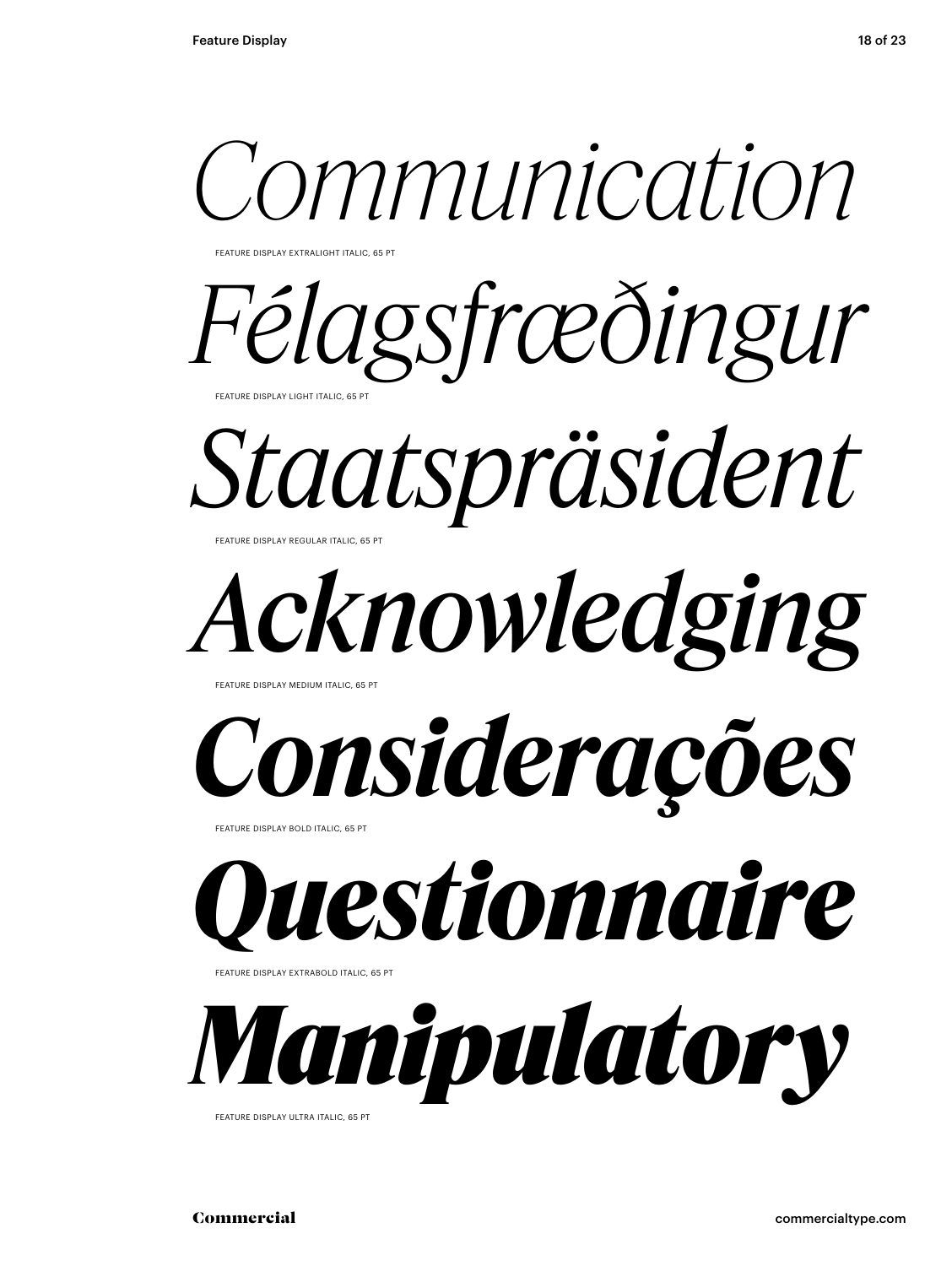| <b>UPPERCASE</b>                             | ABCDEFGHIJKLMNOPQRSTUVWXYZ                                                                                                                                                                                  |
|----------------------------------------------|-------------------------------------------------------------------------------------------------------------------------------------------------------------------------------------------------------------|
| LOWERCASE                                    | abcdefghijklmnopqrstuvwxyz                                                                                                                                                                                  |
| STANDARD PUNCTUATION                         | $[!_c?$ ,,;,,,,----()[]{}/ \&@*""'',,,«» $\diamond$ §•¶†‡©®™                                                                                                                                                |
| ALL CAP PUNCTUATION                          | $ \dot{\mathcal{L}}^{---}()   \{\}/  \backslash \mathcal{Q}$ «» $\circ$                                                                                                                                     |
| LIGATURES                                    | fb ff fh fi fi fk fl ffb ffh ffi ffi ffk ffl                                                                                                                                                                |
| PROPORTIONAL LINING<br>default figures       | \$£€¥BPP₹₩đ1234567890¢f%‰ <sup>ao</sup> #°<+=-×÷>'"                                                                                                                                                         |
| TABULAR LINING                               | $$E$$$ \{F}PP\\d1234567890%% < + = – × ÷ >                                                                                                                                                                  |
| PREBUILT FRACTIONS                           | $\frac{1}{2}$ $\frac{1}{3}$ $\frac{2}{3}$ $\frac{1}{4}$ $\frac{3}{4}$ $\frac{1}{8}$ $\frac{3}{8}$ $\frac{5}{8}$ $\frac{7}{8}$                                                                               |
| <b>NUMERATORS &amp;</b><br>DENOMINATORS      | $\left \right. \left. \left. \right  \left. 1234567890 \right/ \right  \left. 234567890 \right $                                                                                                            |
| <b>SUPERSCRIPT &amp;</b><br><b>SUBSCRIPT</b> | $H^{1234567890}$ $H_{1234567890}$                                                                                                                                                                           |
| STYLISTIC ALTERNATES                         | JJKMQRWW aagkw 3569<br>$H^{3569}$ $H_{3569}$ $H^{3569/3569}$ $\frac{1}{3}$ $\frac{2}{3}$ $\frac{3}{4}$ $\frac{3}{8}$ $\frac{5}{8}$<br>ĴĴKŔŖŘŴŴŴŴŴŴŴ àáâãäåāăąạåấ<br>ĜĜÕQŎŎŎŎŎŎŎŎŎŎŎŎŎŎŎŎŎŎŎŎŎŎŎŎŎŎ<br>kŵŵŵŵ |
| <b>ACCENTED UPPERCASE</b>                    | ÀÁÂÃÄÅÅĀĂÅĄĄÁÂÂÂÅÅÅÅÅÆƏCĆĈĊČ<br>ĎĐÈÉÊËĒĔĔĖĘĚEĔĚÉÊÊÊÊĜĞĠGĤĦÌ<br>IJĺĴĶĹĽĿŁĻÑŃŇŊŅÒÓÔŎÖŌŎŐŐŎQŐÔŎ<br>ŎŎŎŎŎŎŎŎØŒŔŘŖŚŜŞŠȘſĿŢŦÞÙÚÛÜŨ<br>ŪŬŮŮŰŲƯŲŰŨŨŬŰŴŴŴŴŶŸŶŶYŶŹŻŽ                                                  |
| ACCENTED LOWER CASE                          | àáâãäåāăåaaaẩâåååååååæəçćĉċčďđèéêëēĕė<br>ęěęẽė́ êė̃ ệ ẽ ĝğğgh hì fi fi fi ji ji ji ji k [] k [] hi n n n o ó<br>ôõöōŏőőơọốôỗộổớờỡợởøœŕřŗśŝşšşßṭťṭŧþù<br>úûüūūŭůűűyưuứừữựửŵẁẃẅýÿŷyỹýźżž                      |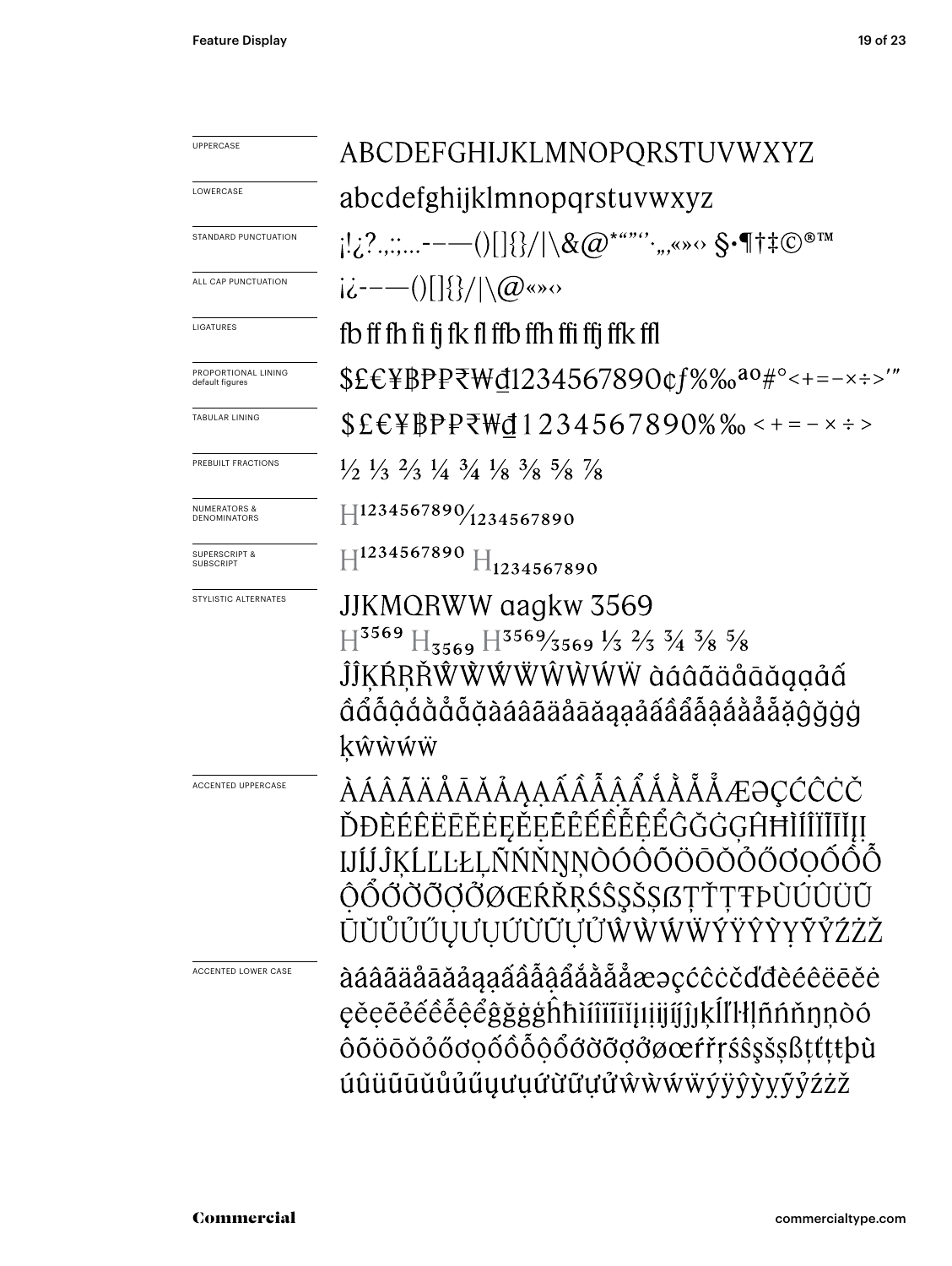| <b>UPPERCASE</b>                               | ABCDEFGHIJKLMNOPQRSTUVWXYZ                                                                                                                                                                                    |
|------------------------------------------------|---------------------------------------------------------------------------------------------------------------------------------------------------------------------------------------------------------------|
| LOWERCASE                                      | <i>abcdefghijklmnopqrstuvwxyz</i>                                                                                                                                                                             |
| STANDARD PUNCTUATION                           | $\mathcal{L}^{1,2,2,}_{\mathcal{L}}$ -----()[]{}/ \&@*"" $^{\circ}$ ;,,«» $\circ$ \$•¶†‡©®™                                                                                                                   |
| ALL CAP PUNCTUATION                            | $i\ddot{c}$ ----()[[{}/ \(@«» $\circ$                                                                                                                                                                         |
| LIGATURES                                      | fb ff fh fi fi fk fl ffb ffh ffi ffi ffk ffl                                                                                                                                                                  |
| PROPORTIONAL LINING<br>default figures         | $$EEYBP$ P\W@1234567890¢f%‰ <sup>ao</sup> #°<+=-×÷>'"                                                                                                                                                         |
| TABULAR LINING                                 | $$E\&F$ #BPP₹\d1234567890%‰ < + = – × ÷ >                                                                                                                                                                     |
| PREBUILT FRACTIONS                             | $\frac{1}{2}$ $\frac{1}{3}$ $\frac{2}{3}$ $\frac{1}{4}$ $\frac{3}{4}$ $\frac{1}{8}$ $\frac{3}{8}$ $\frac{5}{8}$ $\frac{7}{8}$                                                                                 |
| <b>NUMERATORS &amp;</b><br><b>DENOMINATORS</b> | $H$ 1234567890 $\gamma$ 1234567890                                                                                                                                                                            |
| <b>SUPERSCRIPT &amp;</b><br><b>SUBSCRIPT</b>   | $H^{1234567890}H_{1234567890}$                                                                                                                                                                                |
| STYLISTIC ALTERNATES                           | JJKMORWW aagkw 3569<br>$H^{3569}H_{3569}H^{3569}$ 3569 $\frac{1}{3}$ $\frac{2}{3}$ $\frac{3}{4}$ $\frac{3}{8}$ $\frac{5}{8}$<br>ĴĴĶŔŖŘŴŴŴŴŴŴŴŴ àáâãäåāăąạåấâ<br>áẫậắằẳẵẵặàáâãäåāāaqạảấâẩẫậắằẳẵẵãĝğġġ<br>kŵŵŵŵ |
| <b>ACCENTED UPPERCASE</b>                      | ÀÁÂÃÄÅÅĀÅÅĄĄÁÂÂÂÅÅÅÅÅÆƏÇĆĈĊČĎ<br>ĐÈÉÊËĒĔĔĖĘĚEĔĚÊÊÊÊÊĜĞĞGĤĦÌÍÎĬĨĬĮĮIJ<br>ÍĴĴĶĹĽĿŁĻÑŃŇŊŅÒÓÔÕÖŌŎŎŐŎQŐÔÕŎ<br>ŐŐŎŎŎŎŎŒŔŘŖŚŜŞŠȘſŦŤŢŦÞÙÚÛÜŨŪ<br>ŬŮŮŰŲŬŲŰŨŨŨŮŴŴŴŴŶŸŶŶYŶŽŹŽ                                            |
| <b>ACCENTED LOWER CASE</b>                     | àáâãäåāāăáaaáââåâåååååæəçćĉċčďđèéêëē<br>ĕėęĕęẽéêêêę̃êĝğğġĥħìíîïīīijiijíjjjkĺľŀłļñńňŋṇò<br>óôõöōŏóőơọốôỗộổớờỡợởøœŕřŗśŝşšsßṭťṭŧþ<br><i>ùúûüūūŭůůűuµuuữữựửŵŵŵŵÿŷŷŷyỹyzzz</i>                                     |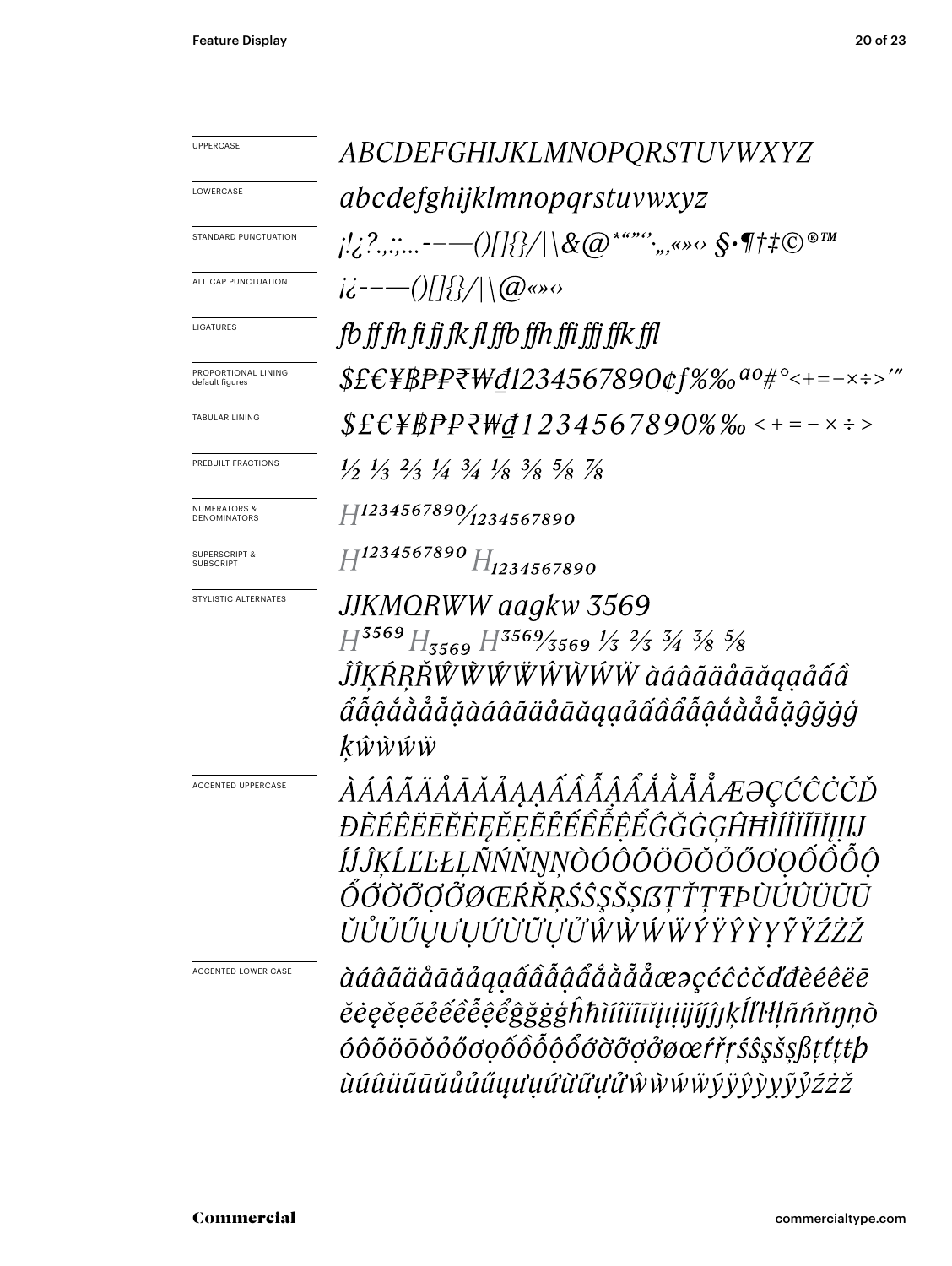| <b>OPENTYPE FEATURES</b><br><b>FAMILY WIDE</b>         | <b>DEACTIVATED</b>                 |        |                              | <b>ACTIVATED</b>                                             |                          |                  |
|--------------------------------------------------------|------------------------------------|--------|------------------------------|--------------------------------------------------------------|--------------------------|------------------|
| ALL CAPS<br>opens up spacing, moves<br>punctuation up  | $i$ Fish & 'Chips' @ £25!?         |        |                              | $\ddot{\alpha}$ FISH & CHIPS' @ £25!?                        |                          |                  |
| PROPORTIONAL LINING<br>default figures                 | March: \$3,460<br>April:           | ¥7,031 | €1,895<br>£9,215             | April:                                                       | March: \$3,460<br>47,031 | €1,895<br>£9,215 |
| TABULAR LINING                                         | March: \$3,460<br>April:           | ¥7,031 | €1,895<br>£9,215             | April:                                                       | March: \$3,460<br>47,031 | €1,895<br>£9,215 |
| <b>FRACTIONS</b><br>ignores numeric date format        | 21/03/10 and 21/18 46/91           |        |                              | $21/03/10$ and $2\frac{1}{18}$ <sup>46</sup> / <sub>91</sub> |                          |                  |
| SUPERSCRIPT/SUPERIOR                                   | $x158 + y23 \times z18 - a4260$    |        |                              | $X^{158} + Y^{23} \times Z^{18} - Z^{4260}$                  |                          |                  |
| SUBSCRIPT/INFERIOR                                     | $x158 \div y23 \times z18 - a4260$ |        |                              | $X_{158} \div Y_{23} \times Z_{18} = 24260$                  |                          |                  |
| <b>DENOMINATOR</b><br>for making arbitrary fractions   |                                    |        | 01234567890123456789         | 0123456789 0123456789                                        |                          |                  |
| <b>NUMERATOR</b><br>for making arbitrary fractions     |                                    |        | 01234567890123456789         | 0123456789 0123456789                                        |                          |                  |
| <b>LANGUAGE FEATURE</b><br>Nederlands (Dutch) IJ glyph | <b>BIJNA IJsselmeer vrijdag</b>    |        |                              | BIJNA IJsselmeer vrijdag                                     |                          |                  |
| <b>LANGUAGE FEATURE</b><br>Català (Catalan) I glyph    |                                    |        | CEL·LA al·lusió col·lecció   | CEL·LA al·lusió col·lecció                                   |                          |                  |
| LANGUAGE FEATURE<br>Română (Romanian) s accent         |                                    |        | ÎNSUȘI științifice activiști | ÎNSUȘI științifice activiști                                 |                          |                  |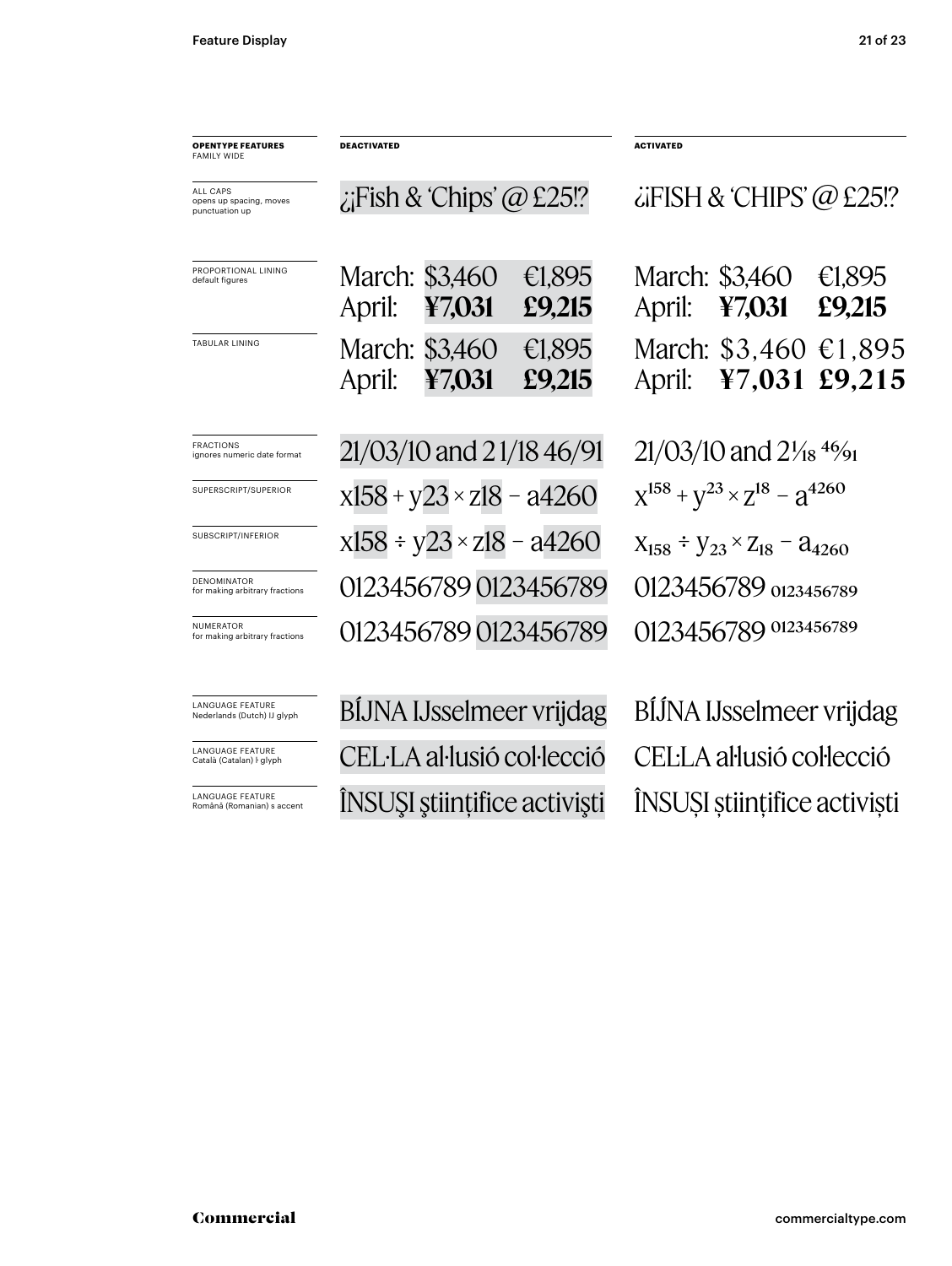#### **OPENTYPE FEATURES** ROMAN & ITALIC

STYLISTIC SET 01 alternate a g

STYLISTIC SET 03 alternate a

STYLISTIC SET 05 alternate 3 5 6 9

STYLISTIC SET 06 alternate J

STYLISTIC SET 07 alternate J

STYLISTIC SET 10 alternate Q

STYLISTIC SET 11 alternate R

STYLISTIC SET 13 alternate W

STYLISTIC SET 14 alternate W w

STYLISTIC SET 16 alternate M

STYLISTIC SFT 17 alternate K k

#### **DEACTIVATED ACTIVATED**

Aggravating situation Aggravating situation Preliminary proposals Preliminary proposals The odds of  $135$  in  $629$  The odds of  $135$  in  $629$ Justified a July transit Justified a July transit Justified a July transit Justified a July transit After the Qing dynasty After the Qing dynasty Rescheduled the Rally Rescheduled the Rally Follows the New Wave Follows the New Wave Follows the New Wave Follows the New Wave Older Master Milliners Older Master Milliners Knew to ask it quickly Knew to ask it quickly